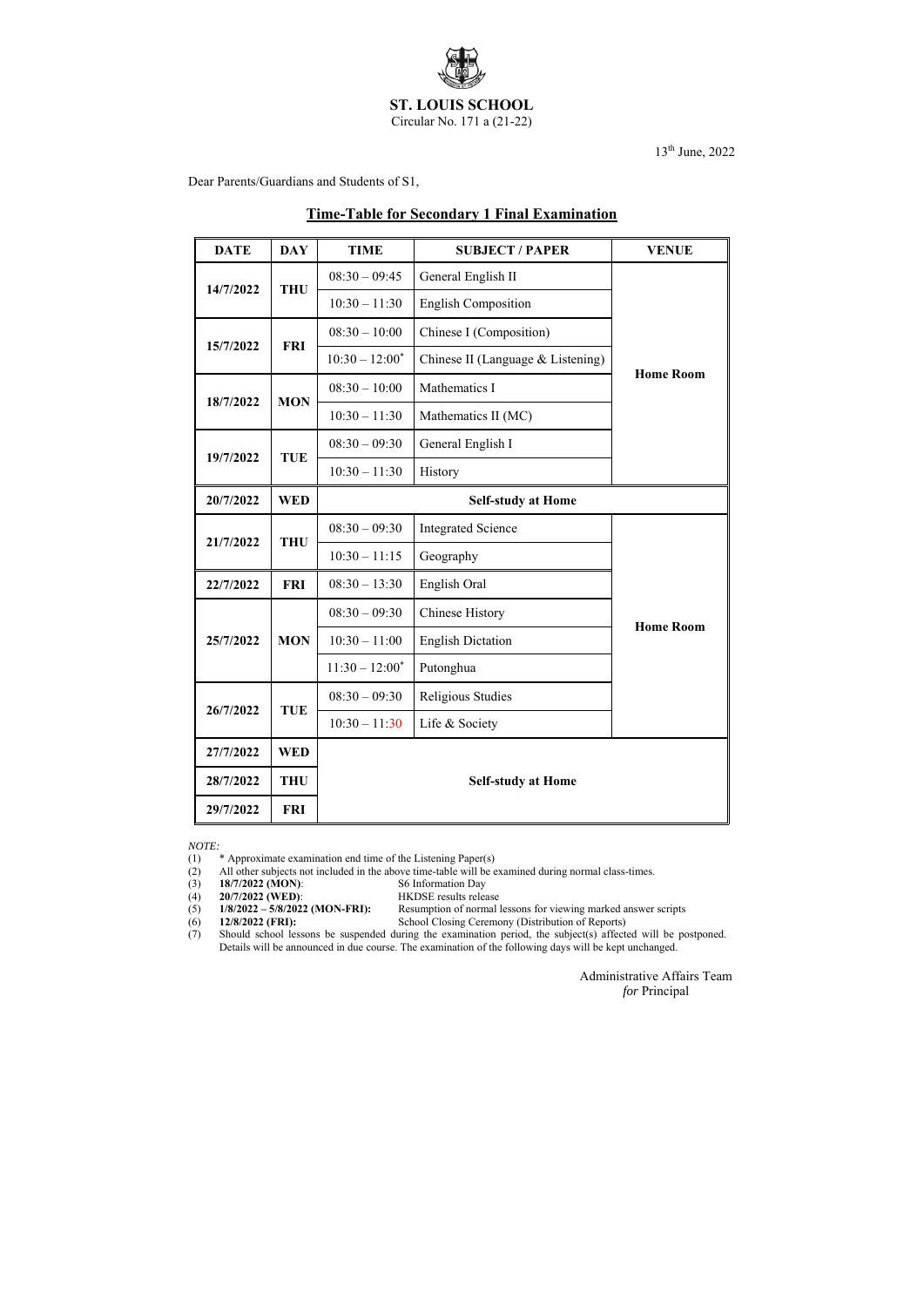

Circular No. 171 b (21-22)

13th June, 2022

Dear Parents/Guardians and Students of S2,

# **Time-Table for Secondary 2 Final Examination**

| <b>DATE</b> | <b>DAY</b> | <b>TIME</b>               | <b>SUBJECT / PAPER</b>                                                                                            | <b>VENUE</b>       |  |  |
|-------------|------------|---------------------------|-------------------------------------------------------------------------------------------------------------------|--------------------|--|--|
| 14/7/2022   | <b>THU</b> | $08:30 - 10:00$           | Chinese I (Composition)                                                                                           |                    |  |  |
|             |            | $10:30 - 12:00^*$         | Chinese II (Language & Listening)                                                                                 |                    |  |  |
|             | <b>FRI</b> | $08:30 - 09:30$           | General English I                                                                                                 |                    |  |  |
| 15/7/2022   |            | $10:30 - 11:30$           | <b>English Composition</b>                                                                                        |                    |  |  |
|             | <b>MON</b> | $08:30 - 09:45$           | General English II                                                                                                |                    |  |  |
| 18/7/2022   |            | $10:30 - 11:15$           | History                                                                                                           |                    |  |  |
|             |            | $08:30 - 09:30$           | <b>Integrated Science</b>                                                                                         |                    |  |  |
| 19/7/2022   | <b>TUE</b> | $10:30 - 11:00$           | <b>English Dictation</b>                                                                                          | <b>Home Room</b>   |  |  |
|             |            | $11:30 - 12:00^*$         | Putonghua                                                                                                         |                    |  |  |
| 20/7/2022   | <b>WED</b> | $08:30 - 13:30$           | English Oral                                                                                                      |                    |  |  |
|             | <b>THU</b> | $08:30 - 10:00$           | Mathematics I                                                                                                     |                    |  |  |
| 21/7/2022   |            | $10:30 - 11:30$           | Mathematics II (MC)                                                                                               |                    |  |  |
| 22/7/2022   | <b>FRI</b> | $08:30 - 09:30$           | Religious Studies                                                                                                 |                    |  |  |
|             |            | $10:30 - 11:30$           | Geography                                                                                                         |                    |  |  |
|             | <b>MON</b> | $08:30 - 09:30$           | Life & Society                                                                                                    |                    |  |  |
| 25/7/2022   |            | $10:30 - 11:30$           | <b>Chinese History</b>                                                                                            |                    |  |  |
| 26/7/2022   | <b>TUE</b> |                           | Computer Literacy (Practical)<br>08:30-09:15<br>2A<br>09:30-10:15<br>2B<br>2C<br>10:30-11:15<br>2D<br>11:30-12:15 | A104<br>(CAL Room) |  |  |
| 27/7/2022   | <b>WED</b> |                           |                                                                                                                   |                    |  |  |
| 28/7/2022   | <b>THU</b> | <b>Self-study at Home</b> |                                                                                                                   |                    |  |  |
| 29/7/2022   | <b>FRI</b> |                           |                                                                                                                   |                    |  |  |

*NOTE:*

(1) \* Approximate examination end time of the Listening Paper(s)

- (2) All other subjects not included in the above time-table will be examined during normal class-times.
- (3) **18/7/2022 (MON)**: S6 Information Day
	-
- (4) **20/7/2022 (WED):** HKDSE results release<br>(5) **1/8/2022 5/8/2022 (MON-FRI):** Resumption of normal (5) **1/8/2022 – 5/8/2022 (MON-FRI):** Resumption of normal lessons for viewing marked answer scripts
- 
- 

(6) **12/8/2022 (FRI):** School Closing Ceremony (Distribution of Reports) (7) Should school lessons be suspended during the examination period, the subject(s) affected will be postponed. Details will be announced in due course. The examination of the following days will be kept unchanged.

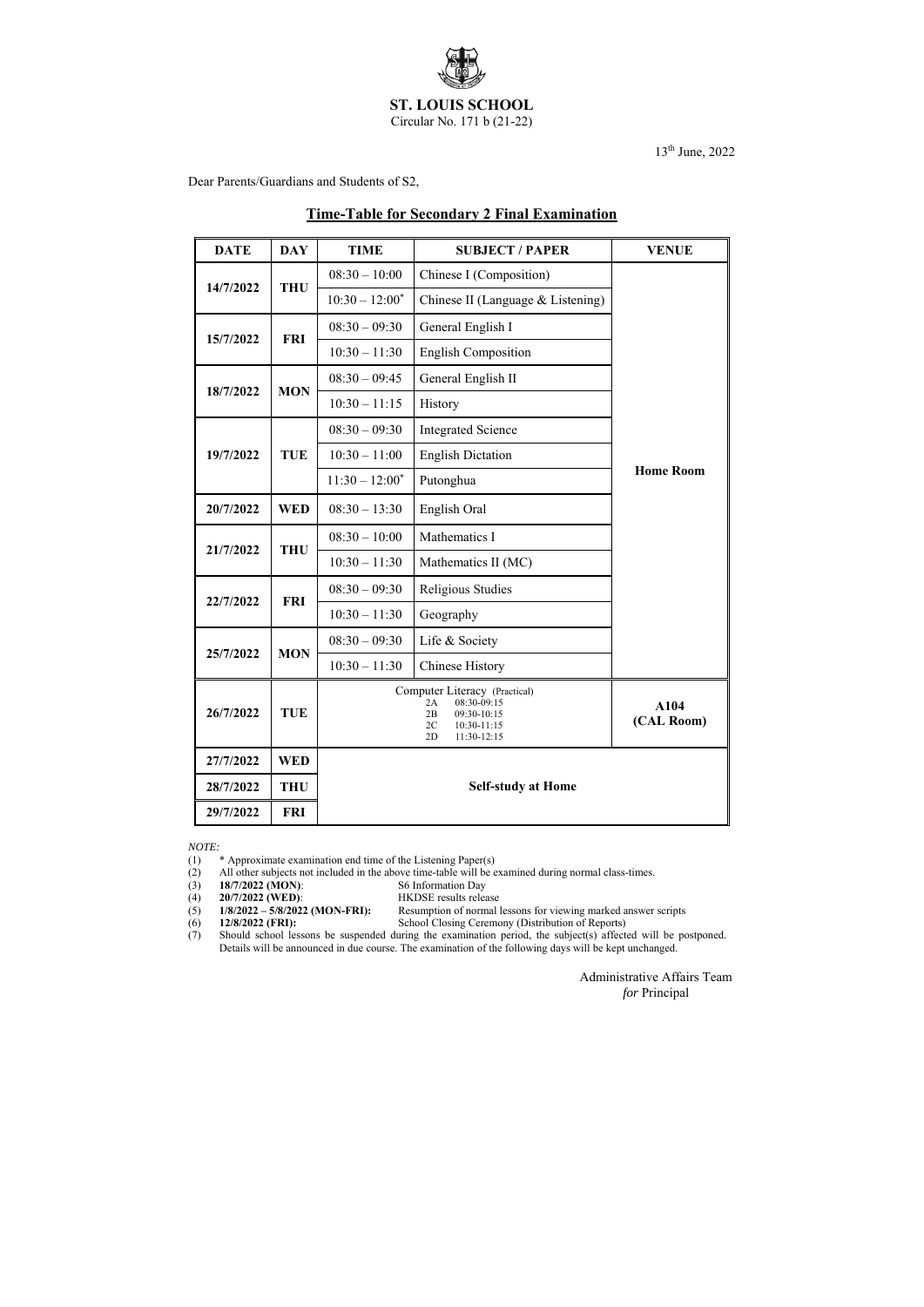

Circular No. 171 c (21-22)

13th June, 2022

Dear Parents/Guardians and Students of S3,

### **Time-Table for Secondary 3 Final Examination**

| <b>DATE</b> | <b>DAY</b> | <b>TIME</b>               | <b>SUBJECT / PAPER</b>            | <b>VENUE</b>     |  |
|-------------|------------|---------------------------|-----------------------------------|------------------|--|
| 14/7/2022   | <b>THU</b> | $08:30 - 09:30$           | <b>English Composition</b>        | <b>Home Room</b> |  |
|             |            | $10:30 - 11:30$           | General English I                 |                  |  |
|             |            | $12:00 - 12:30$           | Computer Literacy                 |                  |  |
|             | <b>FRI</b> | $08:30 - 10:00^*$         | Chinese II (Language & Listening) |                  |  |
| 15/7/2022   |            | $10:30 - 12:00$           | Chinese I (Composition)           |                  |  |
| 18/7/2022   |            | $08:30 - 10:00$           | Mathematics I                     |                  |  |
|             | <b>MON</b> | $10:30 - 11:30$           | Mathematics II (MC)               |                  |  |
| 19/7/2022   | <b>TUE</b> | $08:30 - 09:45$           | General English II                |                  |  |
|             |            | $10:30 - 11:30$           | Chemistry                         |                  |  |
| 20/7/2022   | <b>WED</b> | <b>Self-study at Home</b> |                                   |                  |  |
| 21/7/2022   | <b>THU</b> | $08:30 - 09:30$           | History                           |                  |  |
|             |            | $10:30 - 11:30$           | Geography                         |                  |  |
| 22/7/2022   | <b>FRI</b> | $08:30 - 09:30$           | Religious Studies                 |                  |  |
|             |            | $10:30 - 11:30$           | Physics                           |                  |  |
| 25/7/2022   | <b>MON</b> | $08:30 - 09:15$           | Life & Society                    | <b>Home Room</b> |  |
|             |            | $10:30 - 11:30$           | Biology                           |                  |  |
| 26/7/2022   | <b>TUE</b> | $08:30 - 09:30$           | <b>Chinese History</b>            |                  |  |
|             |            | $10:30 - 11:00$           | <b>English Dictation</b>          |                  |  |
|             |            | $11:30 - 12:00^*$         | Putonghua                         |                  |  |
| 27/7/2022   | <b>WED</b> | $08:30 - 13:30$           | English Oral                      |                  |  |
| 28/7/2022   | <b>THU</b> | <b>Self-study at Home</b> |                                   |                  |  |
| 29/7/2022   | <b>FRI</b> |                           |                                   |                  |  |

*NOTE:*

(1) \* Approximate examination end time of the Listening Paper(s)

(2) All other subjects not included in the above time-table will be examined during normal class-times.<br>(3) 18/7/2022 (MON): S6 Information Day

**18/7/2022 (MON):** S6 Information Day<br>**20/7/2022 (WED):** HKDSE results relea

(4) **20/7/2022 (WED):** HKDSE results release<br>(5) **1/8/2022 – 5/8/2022 (MON-FRI):** Resumption of normal l Resumption of normal lessons for viewing marked answer scripts

(6) **12/8/2022 (FRI):** School Closing Ceremony (Distribution of Reports)

(7) Should school lessons be suspended during the examination period, the subject(s) affected will be postponed. Details will be announced in due course. The examination of the following days will be kept unchanged.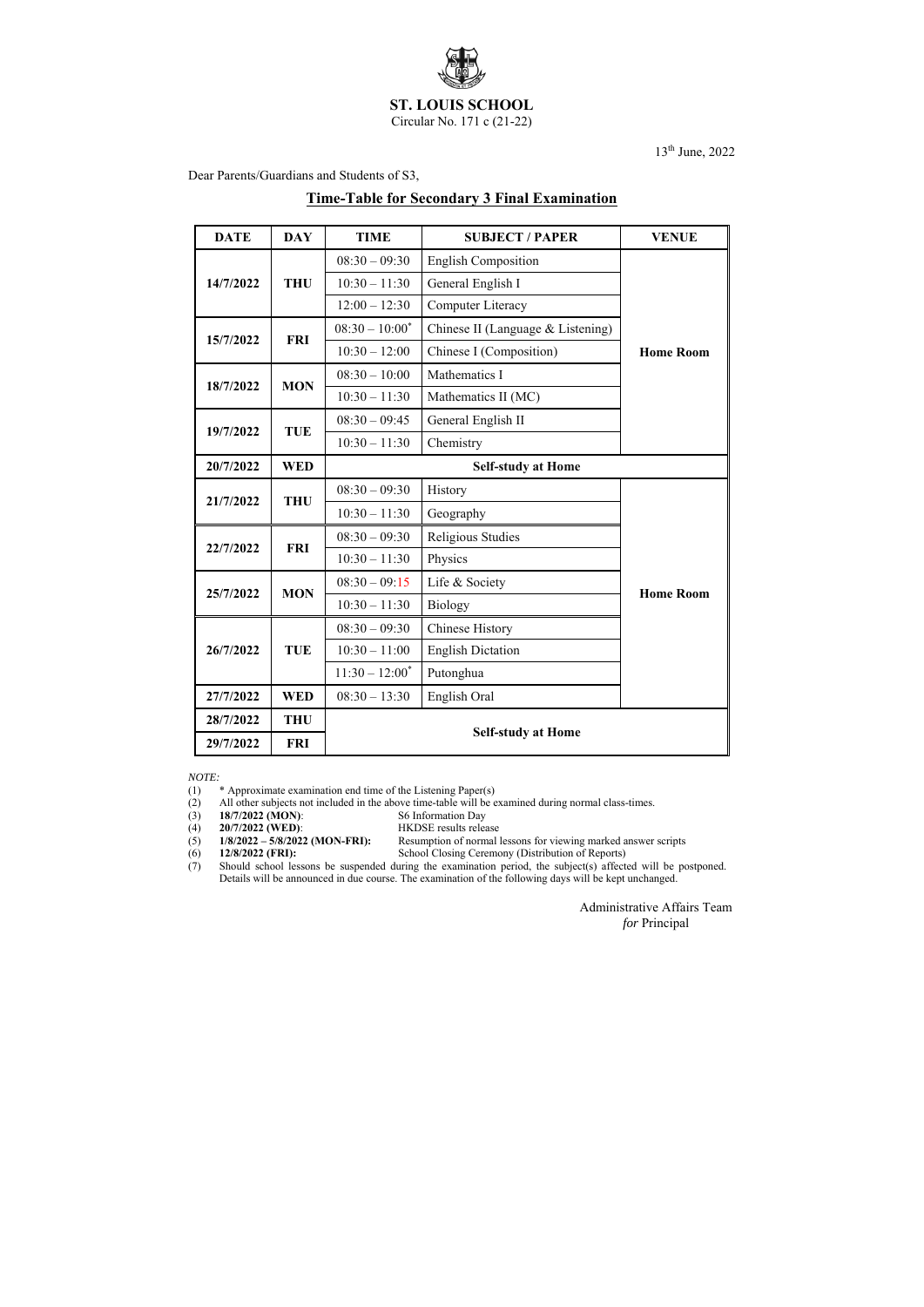

Circular No. 171 d (21-22)

13th June, 2022

Dear Parents/Guardians and Students of S4,

#### **Time-Table for Secondary 4 Final Examination**

*NOTE:*<br>(1) (1) \* Approximate examination end time of the Listening Paper(s)

| <b>DATE</b> | <b>DAY</b> | <b>TIME</b>                                           | <b>SUBJECT / PAPER</b>                                                     | (CLASSES INVOLVED)                                          | <b>VENUE</b>                                  |  |
|-------------|------------|-------------------------------------------------------|----------------------------------------------------------------------------|-------------------------------------------------------------|-----------------------------------------------|--|
| 14/7/2022   | <b>THU</b> | $08:30 - 10:00$                                       | Chinese I (閱讀能力)                                                           | <b>ALL</b>                                                  |                                               |  |
|             |            | $10:30 - 12:00$                                       | Chinese II (寫作能力)                                                          | <b>ALL</b>                                                  | Home<br>Room                                  |  |
| 15/7/2022   | <b>FRI</b> | $08:30 - 10:00$                                       | English I (Reading)                                                        | <b>ALL</b>                                                  |                                               |  |
|             |            | $10:30 - 11:45$                                       | English II (Writing)                                                       | <b>ALL</b>                                                  |                                               |  |
| 18/7/2022   | <b>MON</b> | $08:30 - 10:15$                                       | Mathematics I                                                              | <b>ALL</b>                                                  |                                               |  |
|             |            | $10:45 - 11:45$                                       | Mathematics II (MC)                                                        | <b>ALL</b>                                                  |                                               |  |
| 19/7/2022   | <b>TUE</b> | $08:30 - 10:30^*$                                     | English III (Listening)                                                    | <b>ALL</b>                                                  |                                               |  |
| 20/7/2022   | <b>WED</b> | $08:30 - 10:30$                                       | Mathematics (Module 2)<br>Mathematics (Module 1)<br>Mathematics (Module 1) | [AB] (elective)<br>[AB] (elective)<br>[D]                   | C202<br>C203<br>C <sub>204</sub>              |  |
| 21/7/2022   | <b>THU</b> | $08:30 - 10:00$                                       | Citizenship and Social<br>Development                                      | <b>ALL</b>                                                  | Home<br>Room                                  |  |
|             |            | $10:30 - 12:00$                                       | Biology (Group A)<br>Biology (Group B)                                     | [ABCD] (elective)                                           | C <sub>2</sub> 0 <sub>2</sub><br>C203         |  |
| 22/7/2022   | <b>FRI</b> | $08:30 - 10:30$<br>$08:30 - 10:00$<br>$08:30 - 10:00$ | Geography<br><b>ICT</b><br>Ethics & RS                                     | [ABCD] (elective)<br>[ABCD] (elective)<br>[ABCD] (elective) | C <sub>2</sub> 0 <sub>2</sub><br>C203<br>C203 |  |
| 25/7/2022   | <b>MON</b> | $08:30 - 10:00$                                       | Chemistry (Group A)<br>Chemistry (Group B)                                 | [A]<br>[BCD] (elective)                                     | C <sub>2</sub> 0 <sub>2</sub><br>C203         |  |
| 26/7/2022   | <b>TUE</b> | $08:30 - 10:00$                                       | Physics (Group A)<br>Physics (Group B)                                     | [ABCD] (elective)                                           | C <sub>2</sub> 0 <sub>2</sub><br>C203         |  |
| 27/7/2022   | <b>WED</b> | $08:30 - 10:00$                                       | Economics (Group A)<br>Economics (Group B)                                 | [ABD] (elective)<br>[ <sub>C</sub> ]                        | C <sub>2</sub> 0 <sub>2</sub><br>C203         |  |
| 28/7/2022   | <b>THU</b> | $08:30 - 10:00$<br>$08:30 - 10:45$<br>$08:30 - 11:30$ | <b>BAFS</b><br><b>Chinese History</b><br><b>Visual Arts</b>                | [ABCD] (elective)<br>[ABCD] (elective)<br>[ABCD] (elective) | C <sub>2</sub> 0 <sub>2</sub><br>C203<br>A305 |  |
| 29/7/2022   | <b>FRI</b> | $08:30 - 12:30$                                       | English IV (Speaking)                                                      | <b>ALL</b>                                                  | Home<br>Room                                  |  |

- (4) **20/7/2022 (WED):** HKDSE results release<br>(5) **1/8/2022 5/8/2022 (MON-FRI):** Resumption of normal l Resumption of normal lessons for viewing marked answer scripts
- (6) **12/8/2022 (FRI):** School Closing Ceremony (Distribution of Reports)

(2) All other subjects not included in the above time-table will be examined during normal class-times.

(3) **18/7/2022 (MON)**: S6 Information Day

<sup>(7)</sup> Should school lessons be suspended during the examination period, the subject(s) affected will be postponed. Details will be announced in due course. The examination of the following days will be kept unchanged.